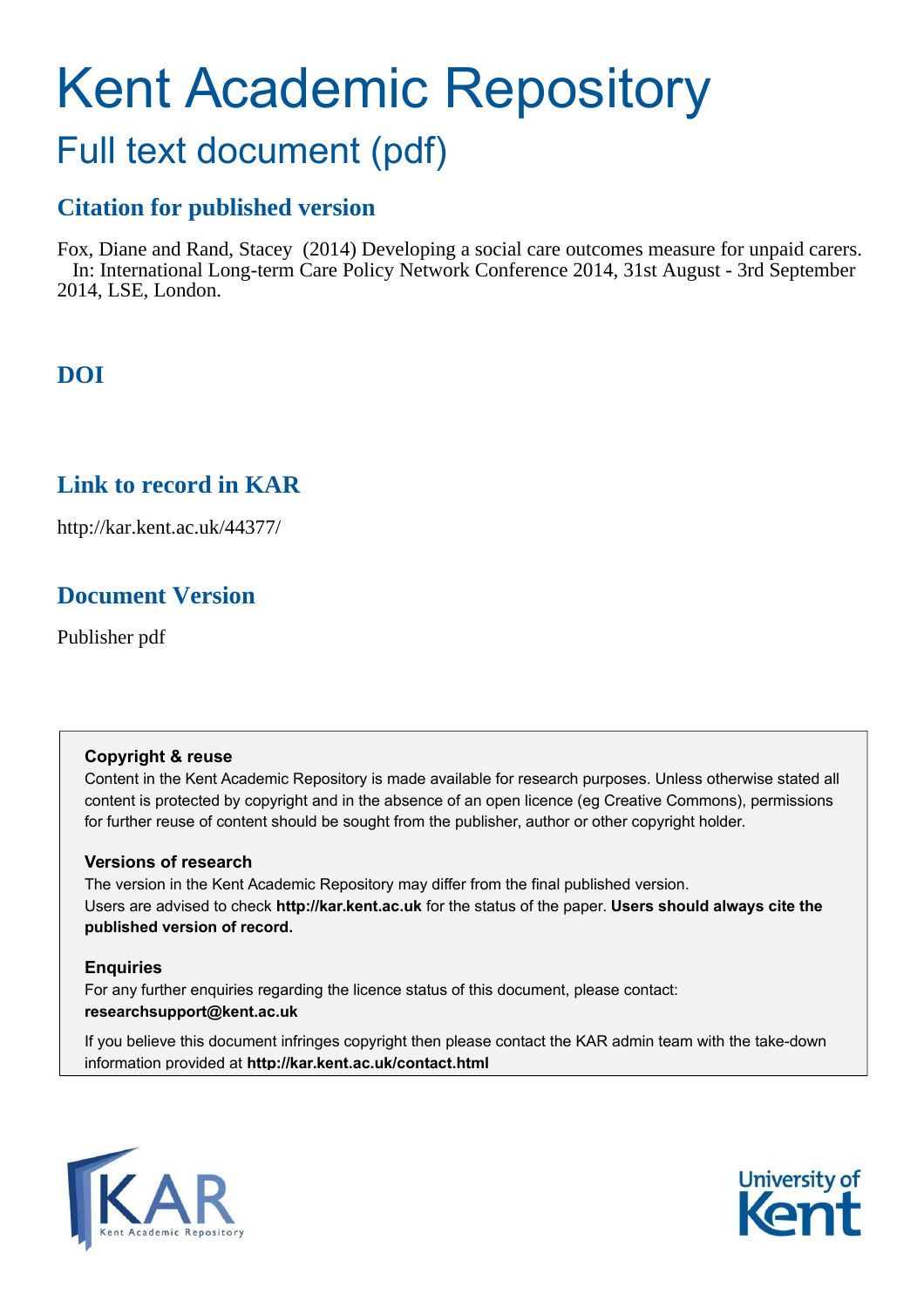

Personal Social Services Research Unit

## **Developing a social care outcome measure for unpaid carers**

Diane Fox, Stacey Rand, Juliette Malley & Ann Netten

University of



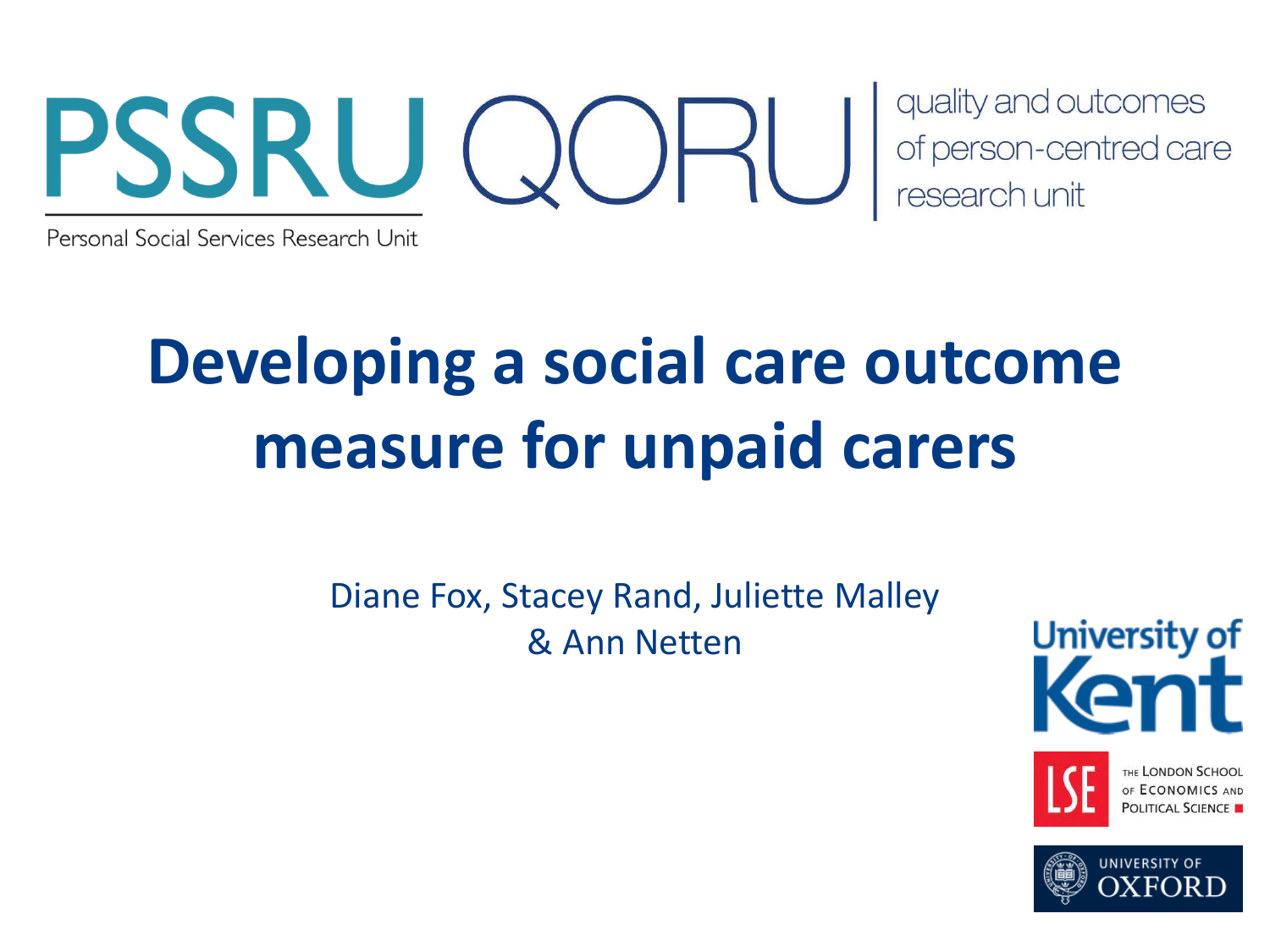## **Overview**

- Evolution of two *different but related* carers outcome measures from their origin in surveys.
- Outline the differences between the two outcome measures and their different applications.
- Developing the ASCOT-Carer INT4.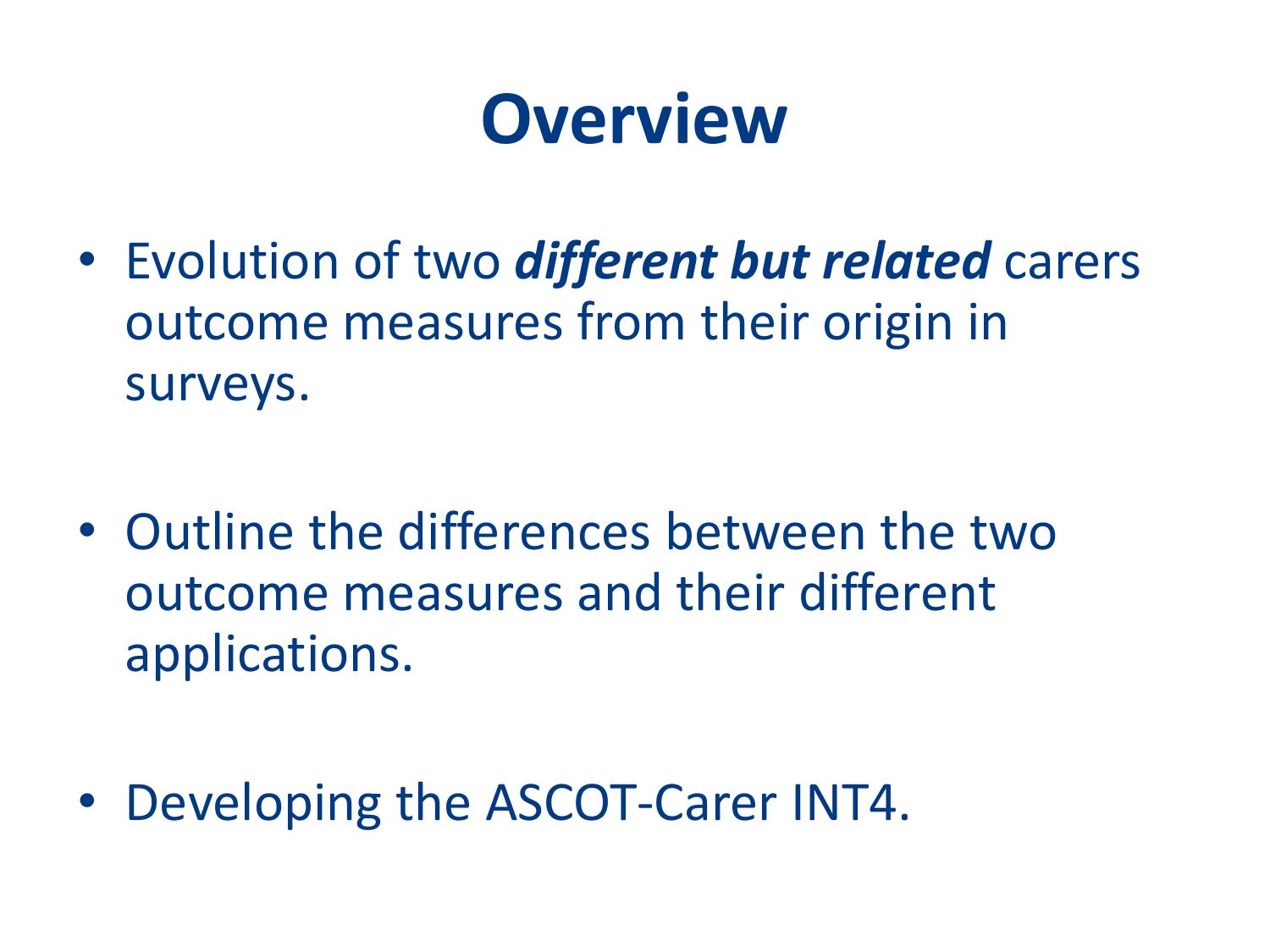### **2008 Kent Carers Survey**

(Jacquetta Holder, Nick Smith and Ann Netten)

### **Development had four stages**

- 1. Appraisal of existing research on carers' needs, service quality and outcomes
- **2. Outcome domain development via 4 focus groups with adult carers (n=20) and two focus groups with care managers (n=10)**
- 3. Design of survey questions
- 4. Cognitive testing of survey questions with more carers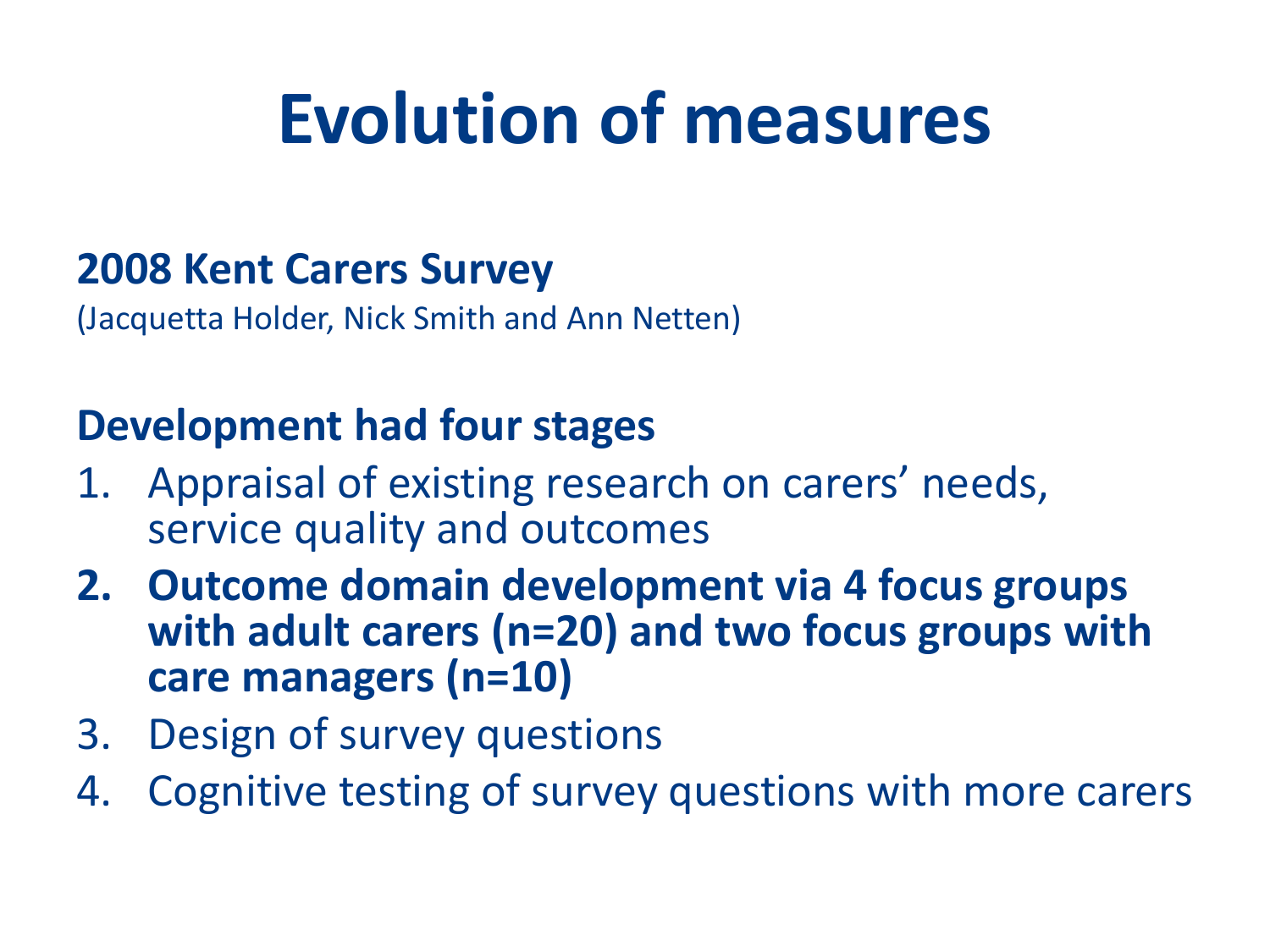**Differences between service user and carer social care related quality of life (SCRQoL) domains**

| <b>Service user (SCRQoL) domains</b>  | <b>Carer (SCRQoL) domains</b>        |
|---------------------------------------|--------------------------------------|
| Control over daily life               | Control over daily life              |
| Occupation                            | Occupation                           |
| Social participation and involvement  | Social participation and involvement |
| Personal safety                       | Personal safety                      |
| Personal cleanliness and comfort      | Self-care                            |
| Food and drink                        |                                      |
| Accommodation cleanliness and comfort |                                      |
| Dignity                               |                                      |
|                                       | Time and space                       |
|                                       | Encouragement and support            |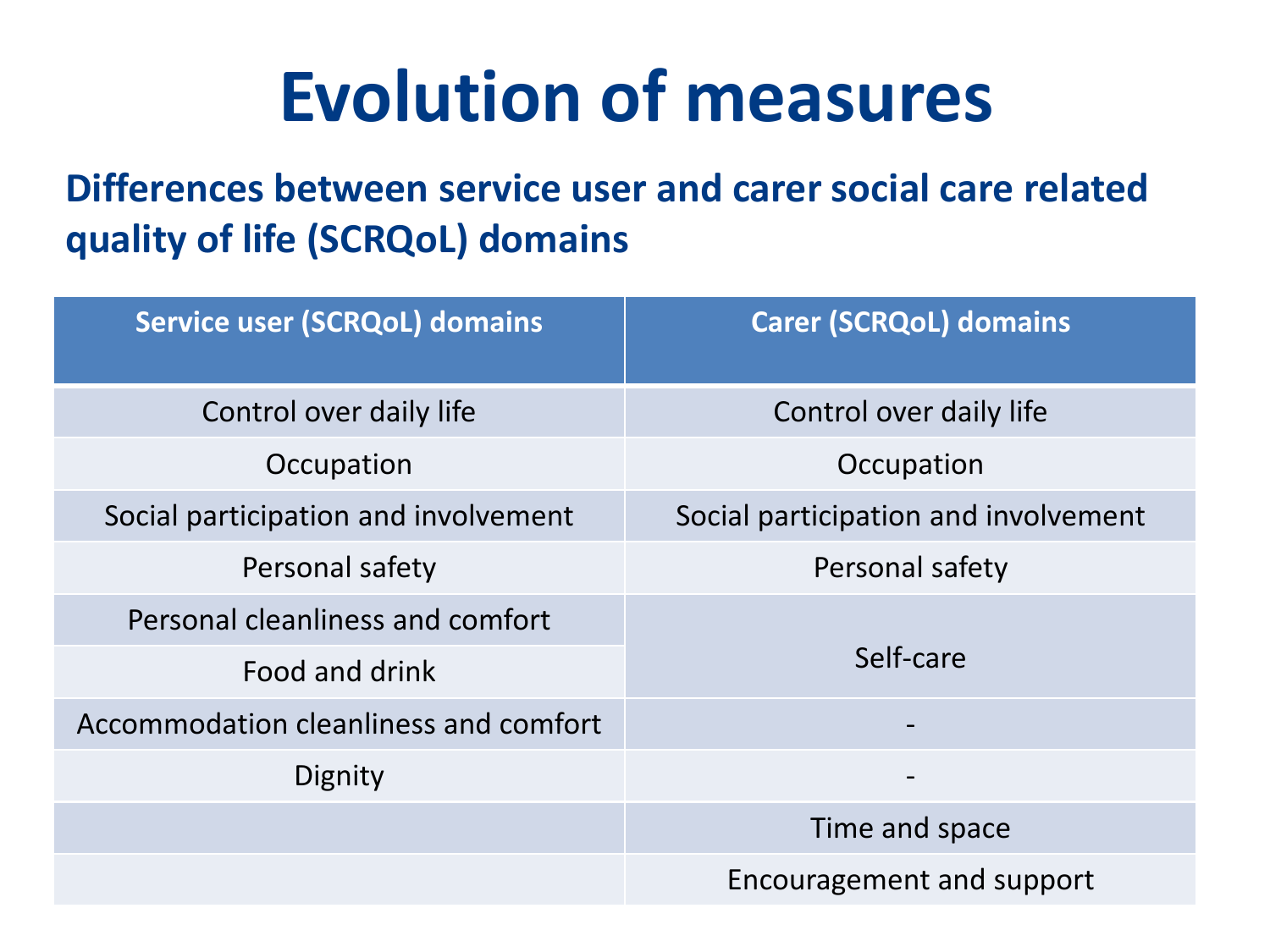### Response categories - 3 levels

**Ideal state**

*I am able to spend my time as I want, doing things I value or enjoy.*

#### **Some needs**

*I do some of the things I value or enjoy with my time but not enough.* 

#### **High-level needs**

*I do not do any of the things I value or enjoy with my time.*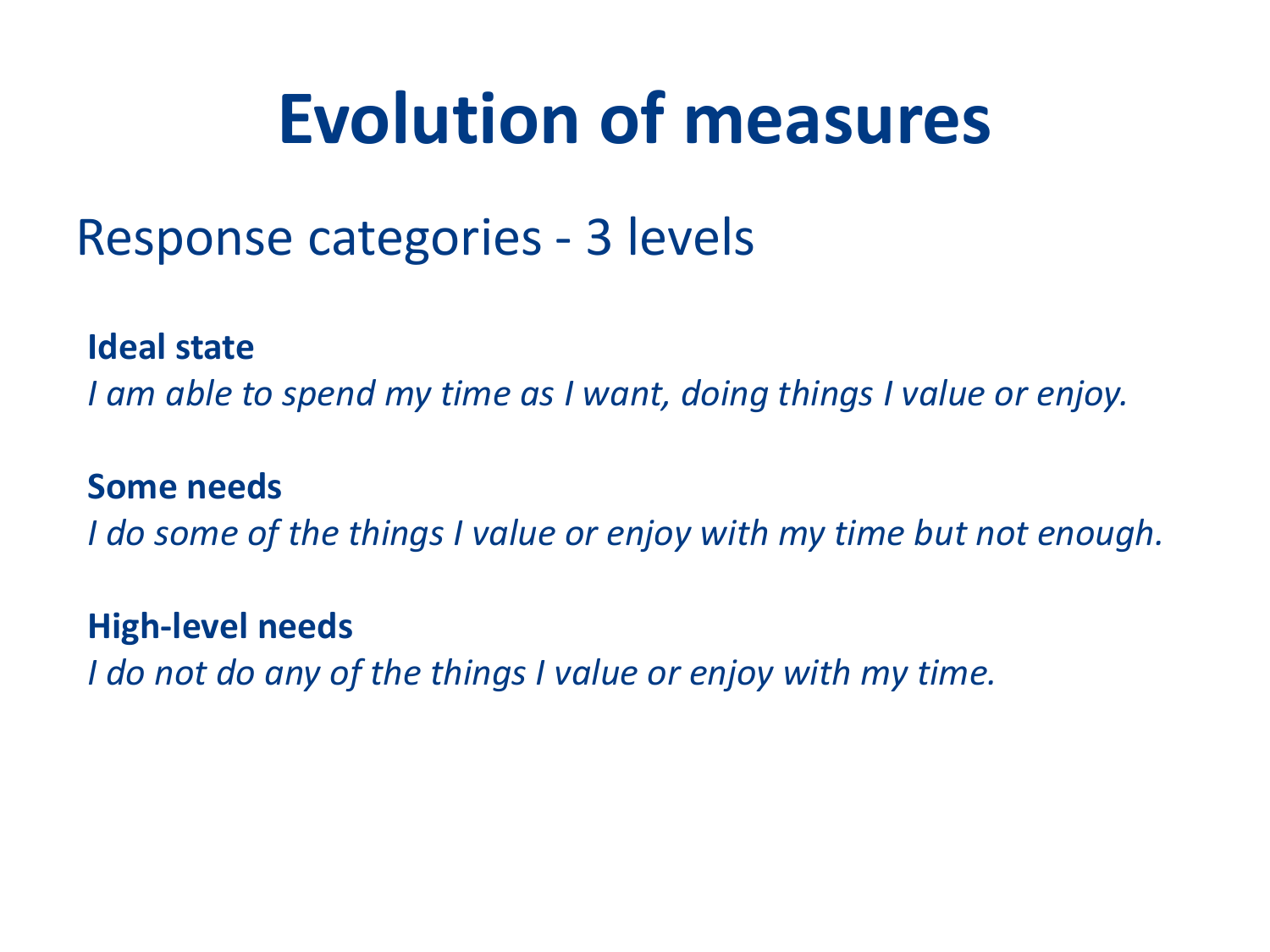In 2008 the UK government published the National Carers Strategy - " Carers at the heart of *21st-century families and communitiesざ*

Adaptation of the Kent Carers Survey into the 2009/10 Personal Social Services Survey of Adult Carers in England (PSS SACE) questionnaire for national use. (Jacquetta Holder, Diane Fox and Ann Netten)

Psychometric testing of the data from the PSS SACE established the Carer SCRQoL as a viable outcome measure. (Juliette Malley, Diane Fox, Ann Netten)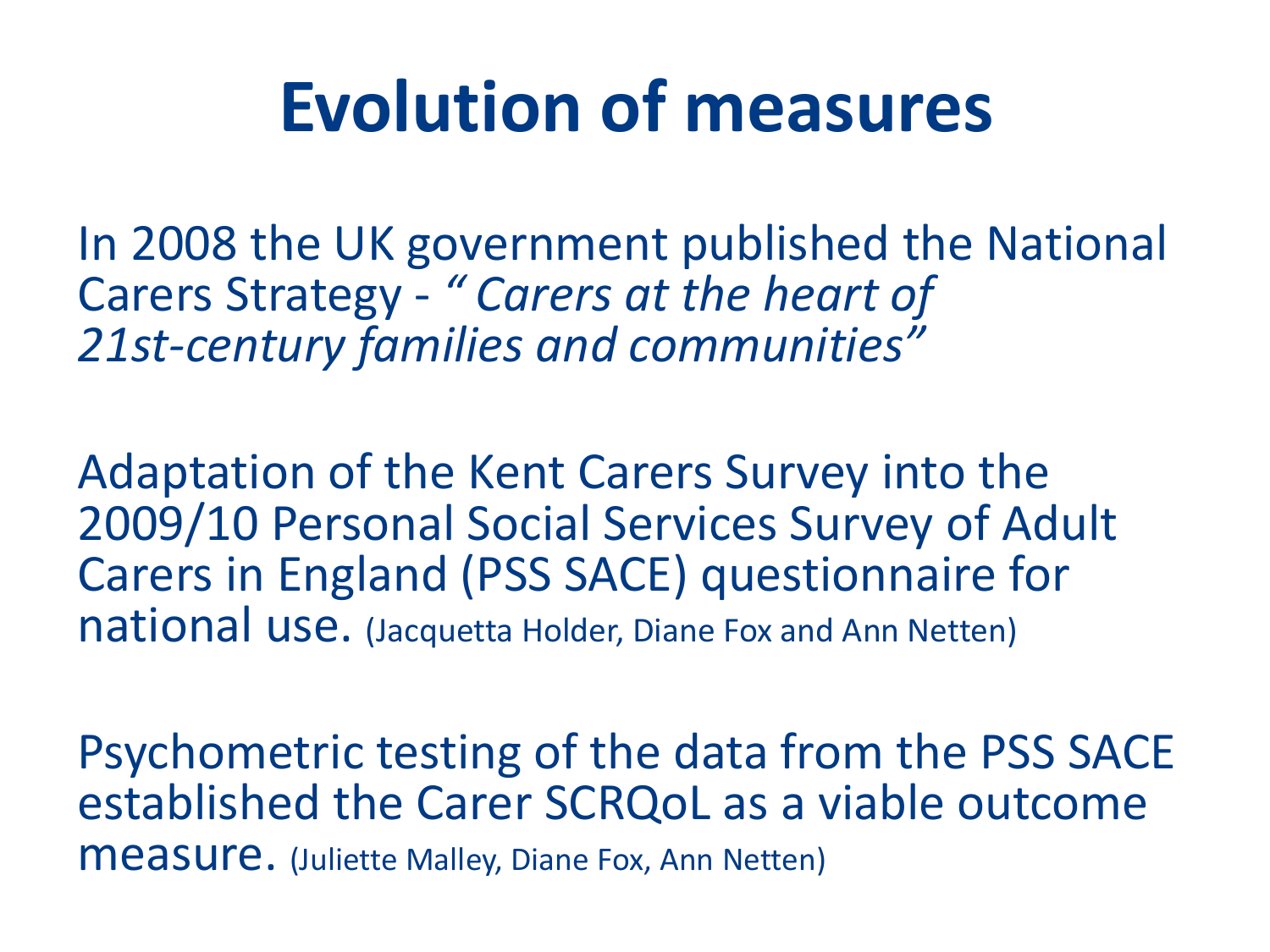## **Differences between Carer SCRQoL and ASCOT-Carer INT4**

| <b>Carer SCRQoL</b>                                                                                | <b>ASCOT-Carer INT4</b>                                                  |
|----------------------------------------------------------------------------------------------------|--------------------------------------------------------------------------|
| <b>Measures current SCRQoL only</b>                                                                | Measures current state and expected<br>SCRQoL in the absence of services |
| Collected via self-completion<br>questionnaire                                                     | Collected via interview                                                  |
| 6 outcome domains                                                                                  | 7 outcome domains                                                        |
| 3 response levels                                                                                  | 4 response levels                                                        |
|                                                                                                    |                                                                          |
| Used in the PSS SACE which populates the<br><b>Adult Social Care Outcomes Framework</b><br>(ASCOF) |                                                                          |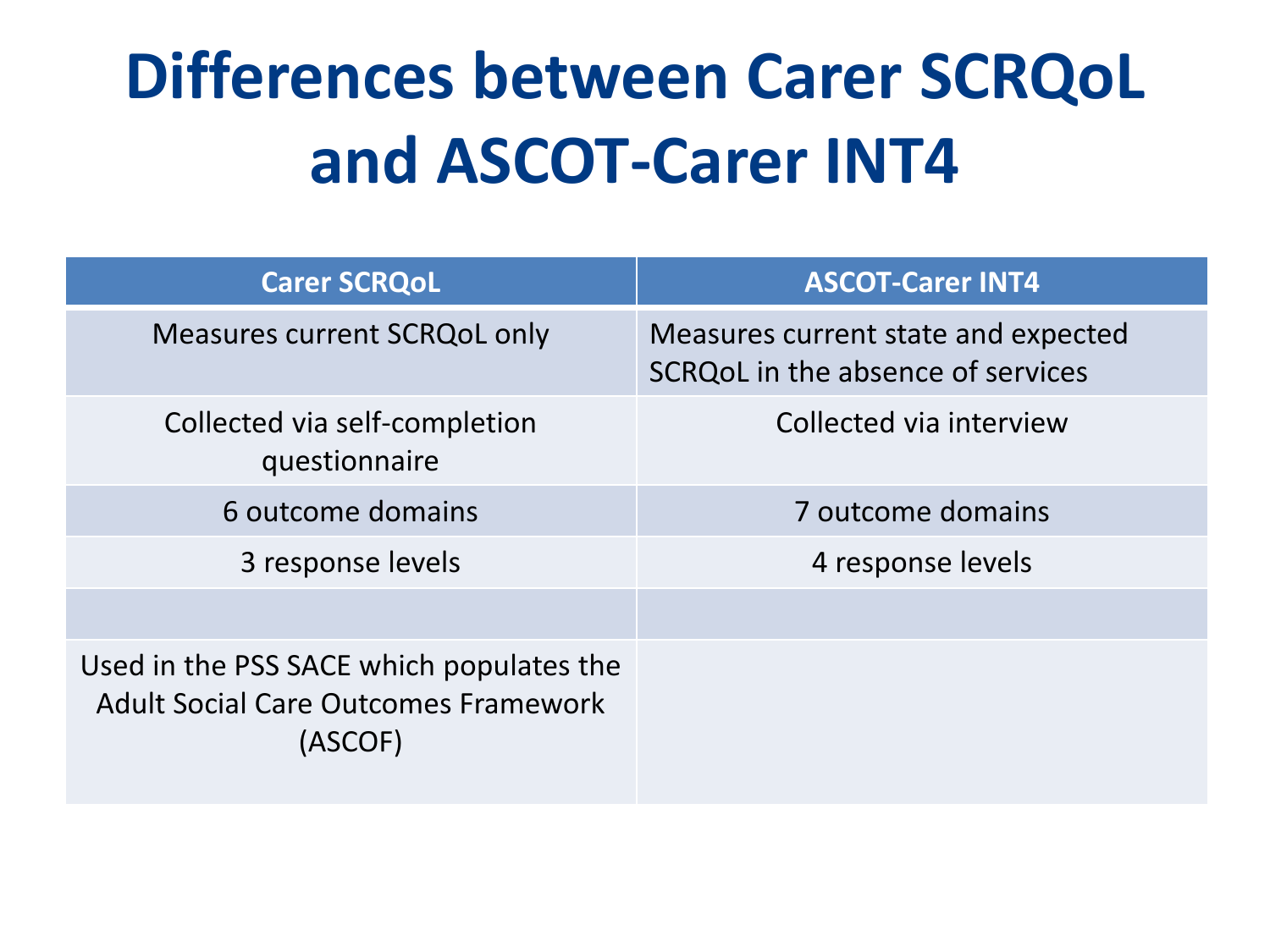## · Aims

- To develop a measure of the impact of long term care on carers' quality of life

The 'INT4' method: a pragmatic approach to estimating the impact of social care on quality of life (Netten et al, 2012).

- Methods
	- Review of existing literature and research on carers' outcomes
	- Development of survey questions
	- Cognitive testing with 31 adult carers in three local authorities in England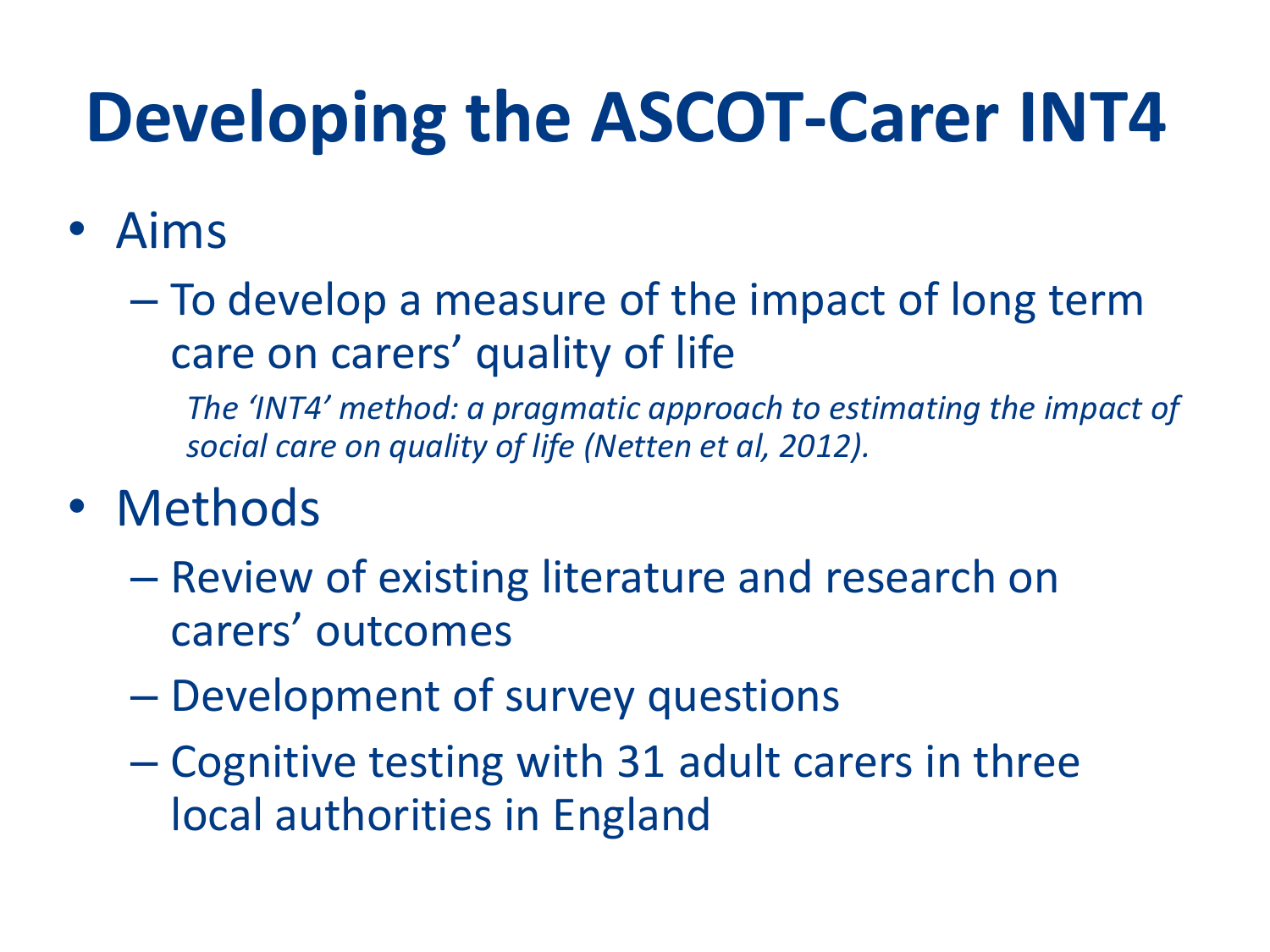• Current quality of life

"Which of the following statements best describes how you spend your time?"

### • Filter

"Do the support and services that [You and/or Name of care recipient] get from [Examples] affect how you spend your time doing things you value and enjoy?"

### • Expected quality of life

"Imagine [You and/or Name of care recipient] did not get the support and services from [Examples] that you do now and no other help stepped in. In that situation, which of the following statements would best describe how you would spend your time?"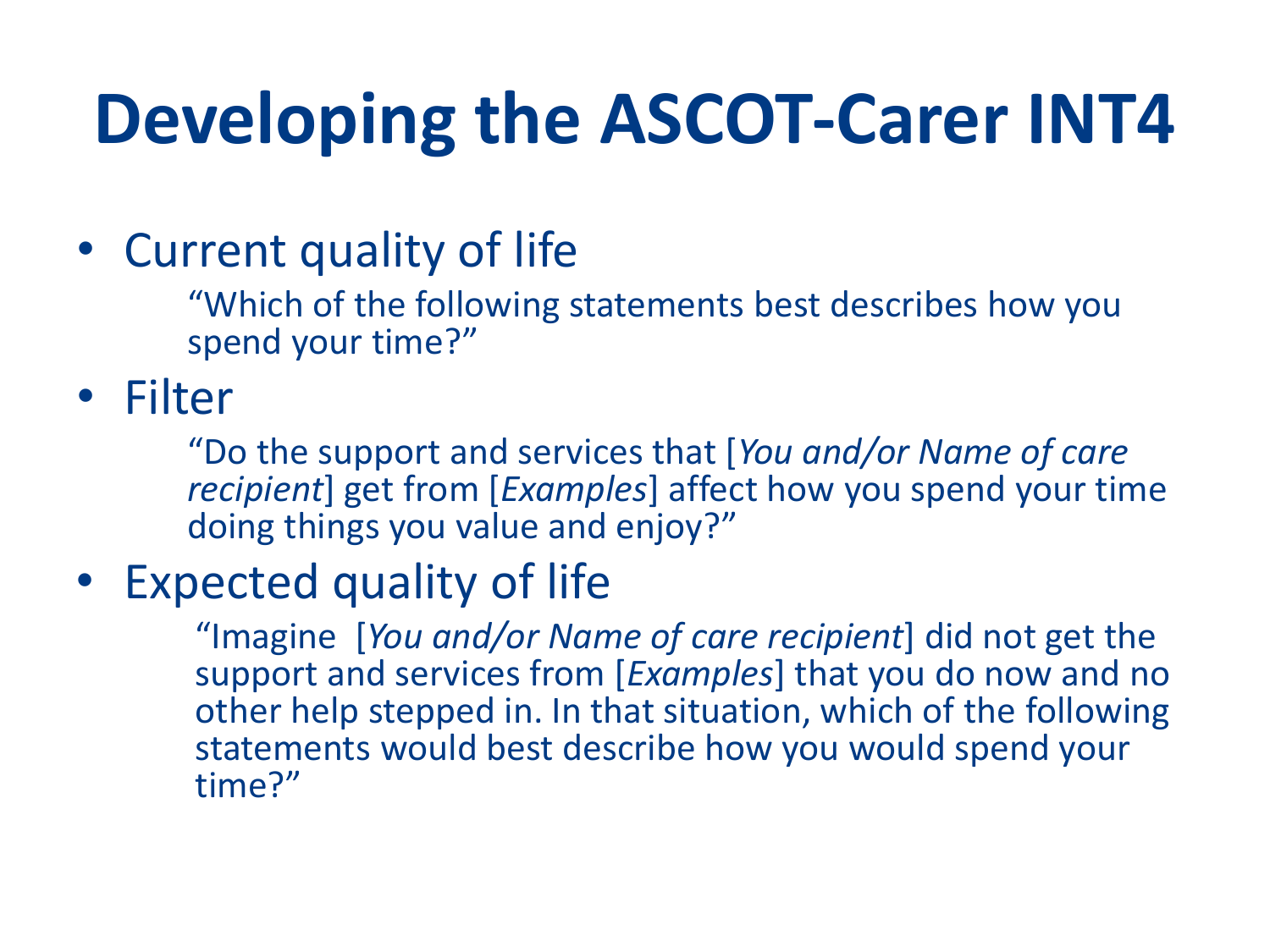## Response categories - 4 levels

#### **Ideal state**

*I am able to spend my time as I want, doing things I value or enjoy.*

#### **No needs**

*I am able to do enough of the things I value or enjoy with my time.* 

#### **Some needs**

*I do some of the things I value or enjoy with my time but not enough.* 

#### **High-level needs**

*I do not do any of the things I value or enjoy with my time.*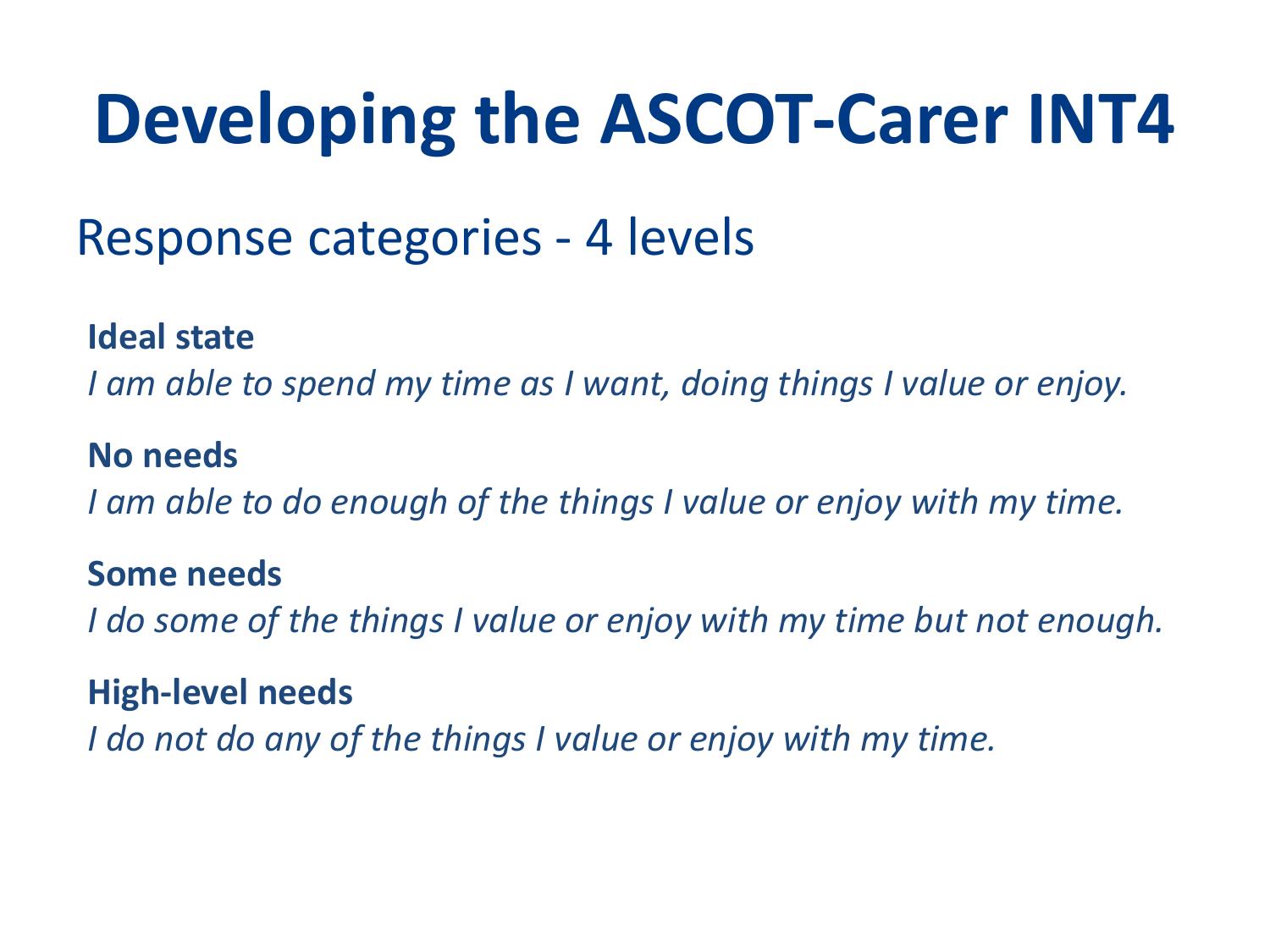- 'Expected quality of life' -
- Defining long term care in England
	- Provided by different organizations/agencies
	- Overlap with other public services, e.g. health, housing
	- Long term care support 'for' carers
	- Community-based support 'for' the care-recipient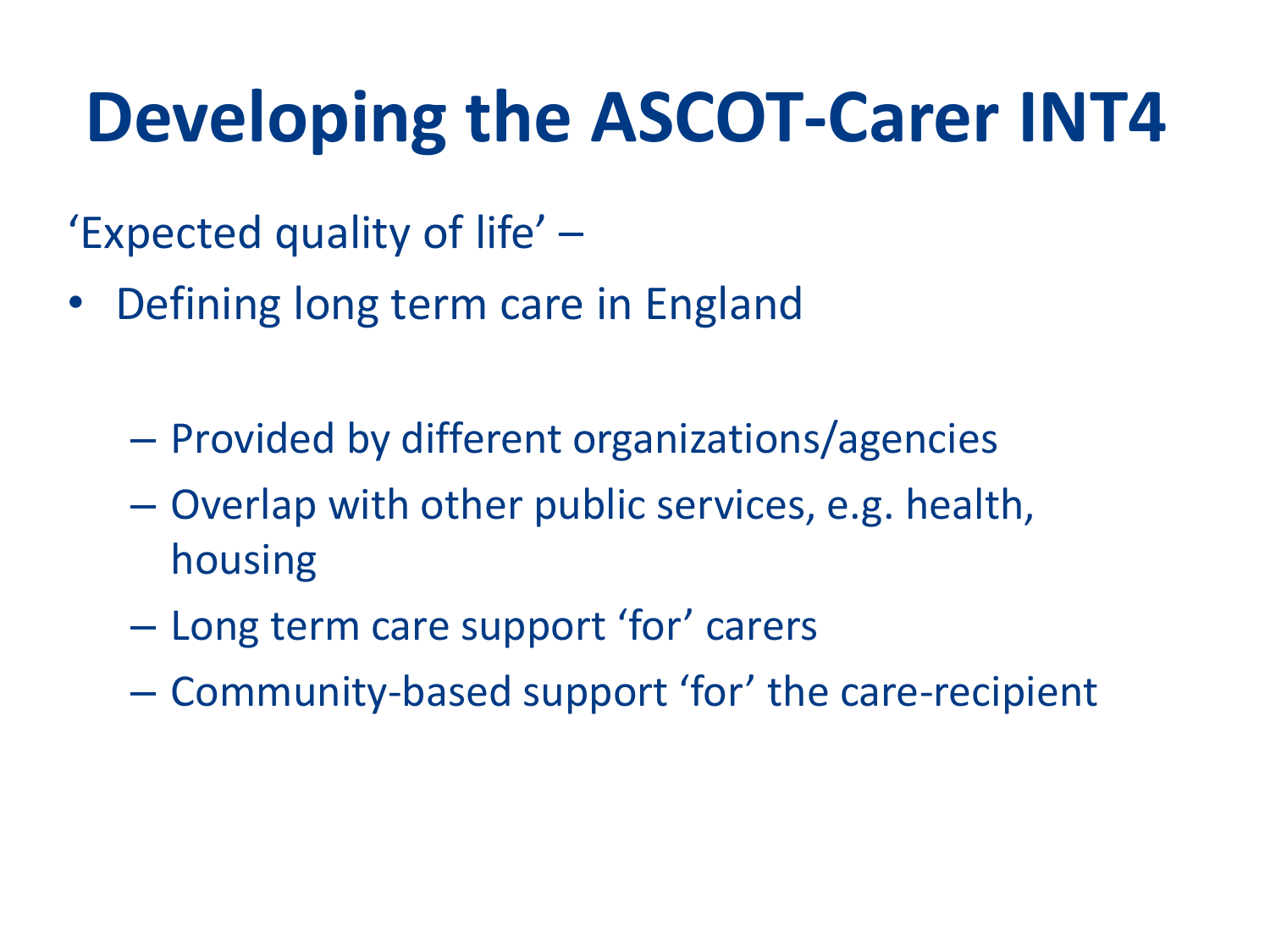- 'Expected quality of life'
- **Cognitively demanding?**

The respondents were able to understand, evaluate the different response options, and respond to the questions.

For example: 'Expected quality of life' is rated as worse than current quality of life for Time and space to be *myself* because with home care support the carer can leave the house without feeling worried.

"I don't have that constant in the back of my mind, is he alright?"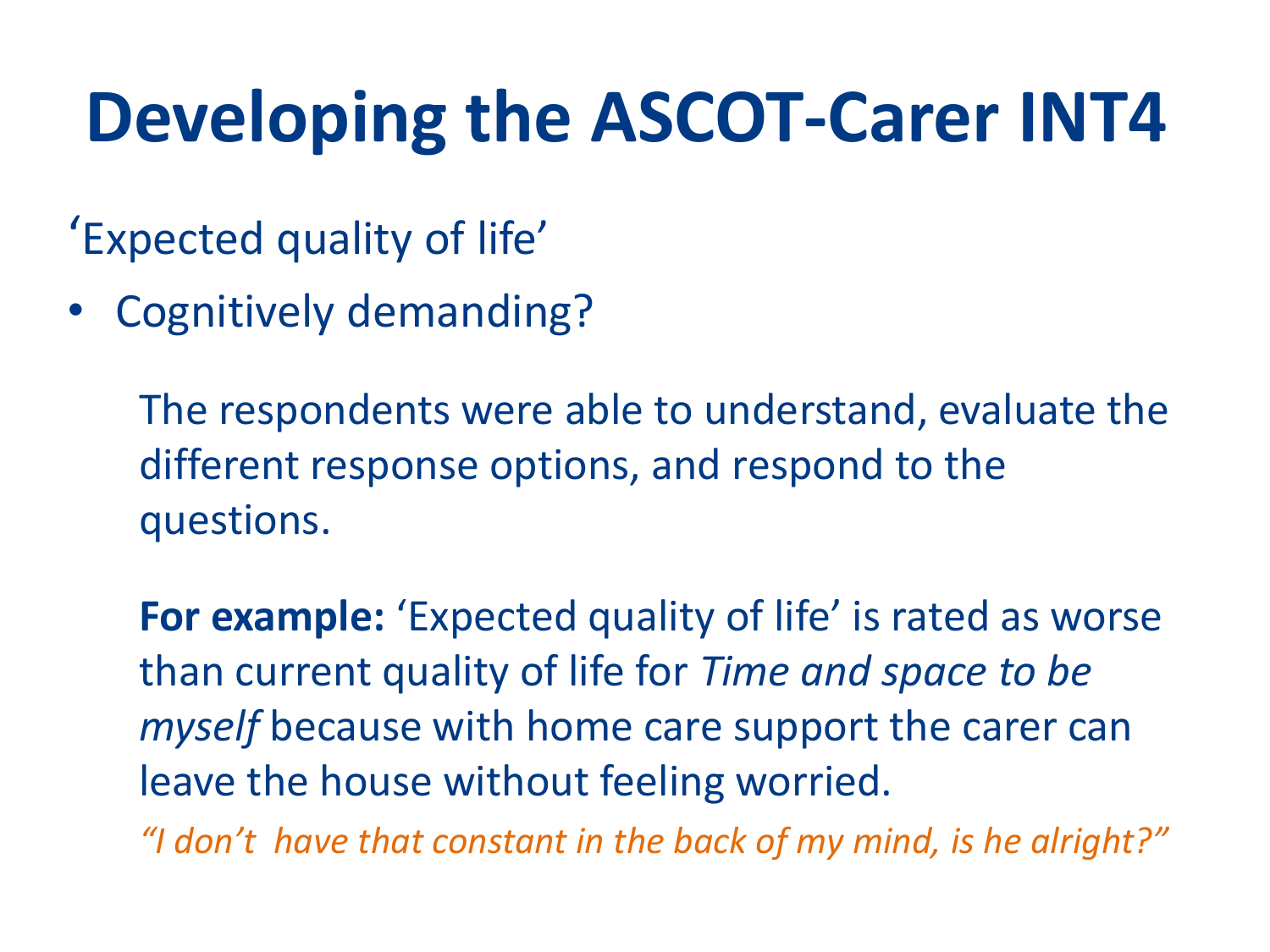'Expected quality of life'

- Sensitivity?
	- Long term care services withdrawn, reduced or replaced by local authority
	- Recent experience of substantial caring without formal long term care support

"I'm imagining the situation I was in earlier on this year... I was just absolutely exhausted."

"If I think back it was horrendous."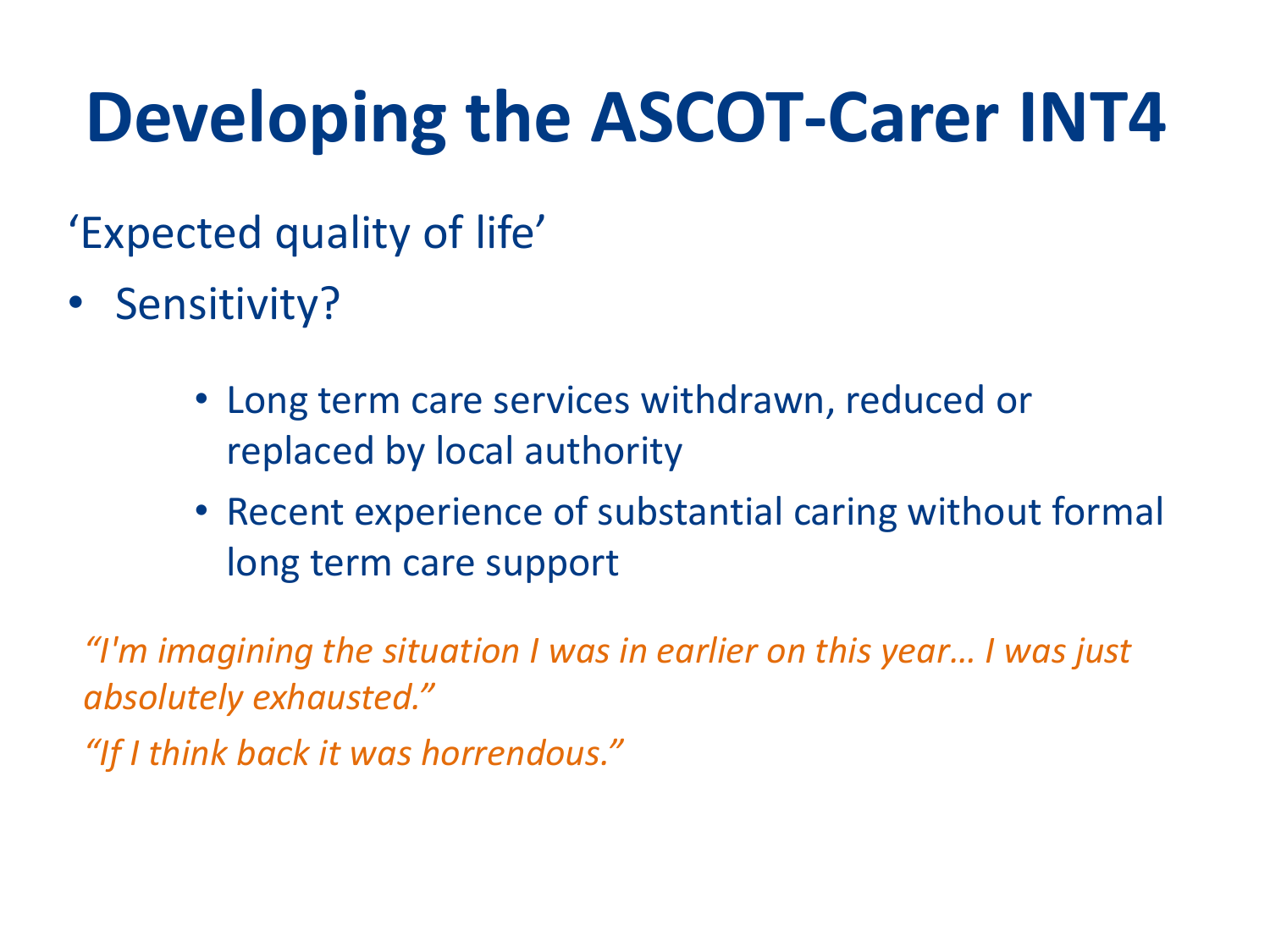## **Next steps**

- Further psychometric testing of the measure
- Preference weights
- Mapping between ASCOT and ASCOT-Carer
	- What is the 'wider impact' of long term care on both care-recipients and carers?